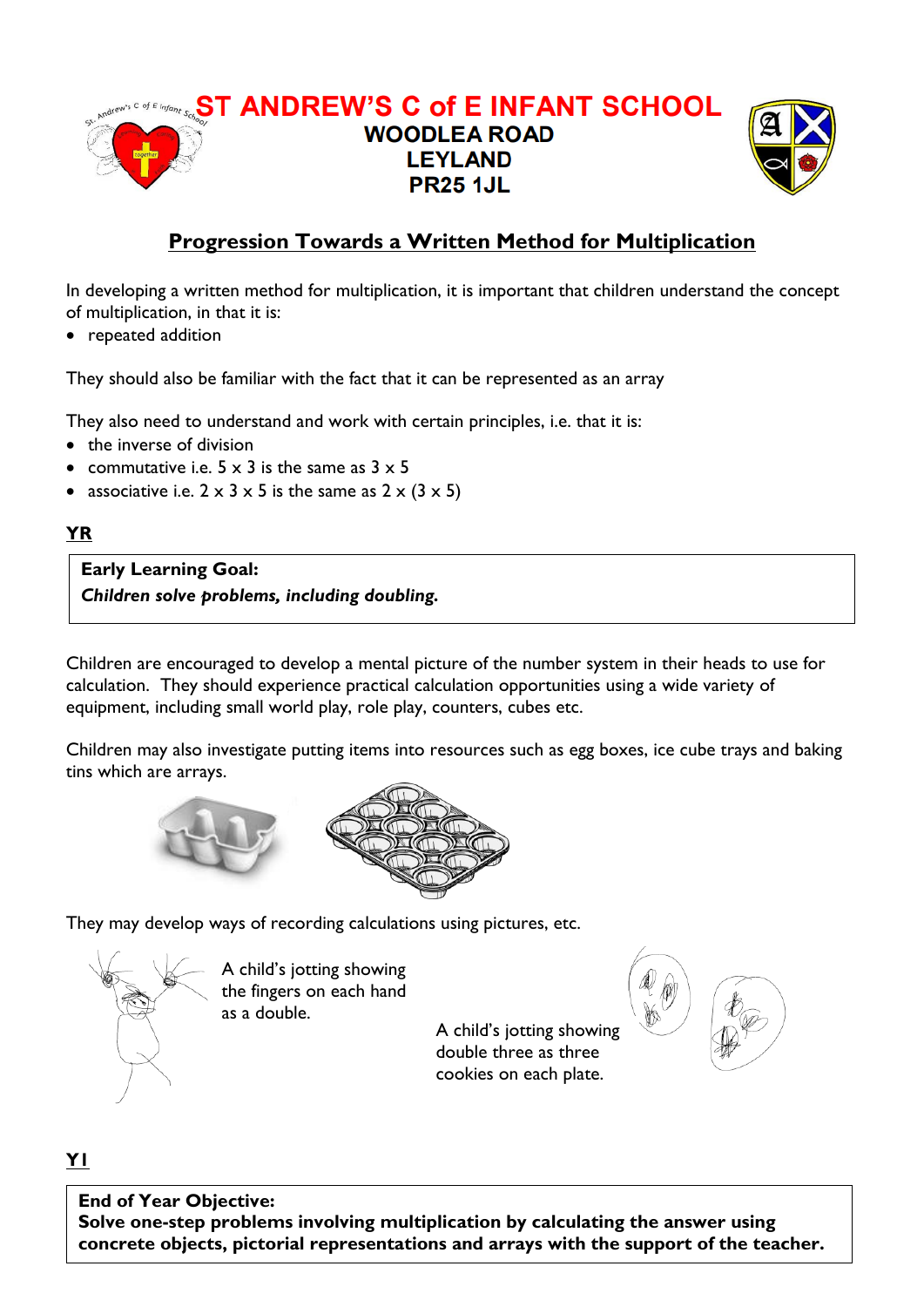

In year one, children will continue to solve multiplication problems using practical equipment and jottings. They may use the equipment to make groups of objects. Children should see everyday versions of arrays, e.g. egg boxes, baking trays, ice cube trays, wrapping paper etc. and use this in their learning, answering questions such as 'How many eggs would we need to fill the egg box? How do you know?'

## **Y2**

**End of Year Objective: Calculate mathematical statements for multiplication** *(using repeated addition)* **and write them using the multiplication (x) and equals (=) signs.**

Children should understand and be able to calculate multiplication as repeated addition, supported by the use of practical apparatus such as counters or cubes. e.g.

 $5 \times 3$  can be shown as five groups of three with counters, either grouped in a random pattern, as below:



or in a more ordered pattern, with the groups of three indicated by the border outline:



Children should then develop this knowledge to show how multiplication calculations can be represented by an array, (this knowledge will support with the development of the grid method in the future). Again, children should be encouraged to use practical apparatus and jottings to support their understanding, e.g.

 $5 \times 3^*$  can be represented as an array in two forms (as it has commutativity):